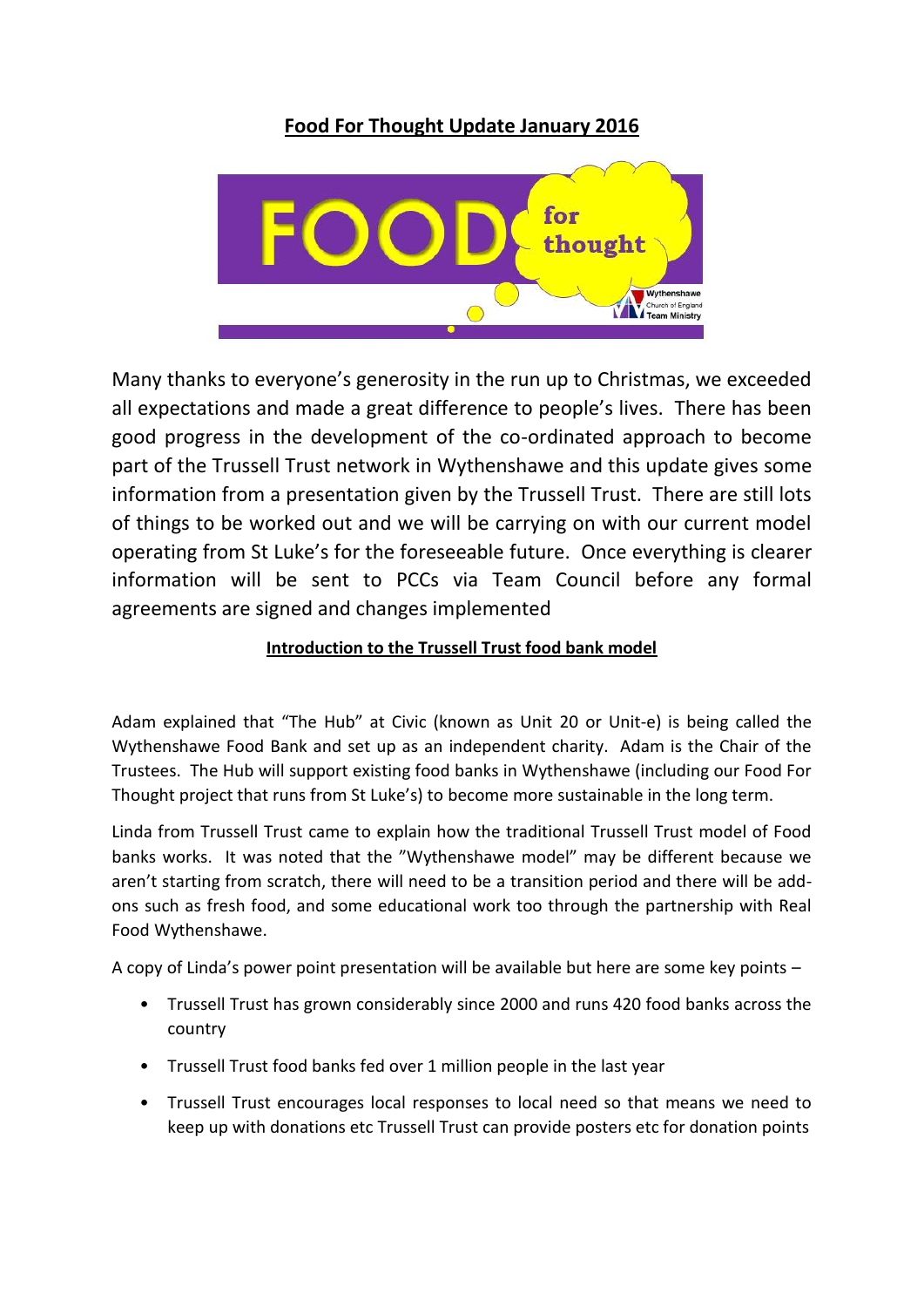- People that visit a Trussell food bank are given enough food to feed a family for 3 days – this is around 3/4 bags for a single person and 7/8 bags for a family This is much more than we currently give out
- It is NOT 3 strikes and youre out There has been concern that the Trussell model only allows someone to access a food bank 3 times and that's it. This is not the case. If you visit a food bank 3 times within a 6 month period this will get flagged up on the system. You will be invited to talk to someone about your situation to see if you can be supported to access additional services. If you know from the outset that a situation is so complex it will definitely take more than 3 food bank visits in 6 months, you can contact the Hub to discuss in advance of flags on the system.

### **How does it work**

Local organisations will be invited to register with Wythenshawe Food Bank so that they can give vouchers to individuals and families in need. The number of organisations who are registered will build up over time. Traditionally this would be places like schools, health visitors, job centres, housing providers. *We need to give some thought to the kinds of places and services that would be right for Wythenshawe. We know anecdotally that some people come to churches and other voluntary sector organisations because they are fearful of other agencies* These organisations are known as **referrers.** Each referrer will have a unique reference number and will receive a supply of specially printed vouchers. Named people from each referrer will be trained to complete an assessment form. Once an assessment has been made that there is genuine need a voucher can be issued. The client can choose which of the local food banks to visit.

### **What will happen at a local food bank?**

Using Food for Thought as an example –

We will continue to open on Tuesdays and Fridays and Saturdays at the usual times or new times that we might choose. People will come and present their voucher. They will be invited in for a hot drink and there will be people to talk to. Bags will be brought to them

*This is what needs to be better explained. At a previous meeting (30th September at St Lukes) people were assured we would know in advance how many people to expect because of the centralised model through the Hub. We have asked for more information about this*

### **What about donations?**

At some point We will be expected to send all our donations to the Hub BUT in return we will get back enough food to give out to everyone who has a voucher. People may still bring us donations and we will take them but we need to let people know we are sharing them with the Hub so that everyone can benefit. Currently some Church members give us cash donations. We will need to talk to them about that and ask them how they would like us to use their donation – to buy food, to buy tea and coffee etc for people visiting or to provide some extra services for example a breakfast morning in school holidays or a community meal. **None of this has been worked out yet**